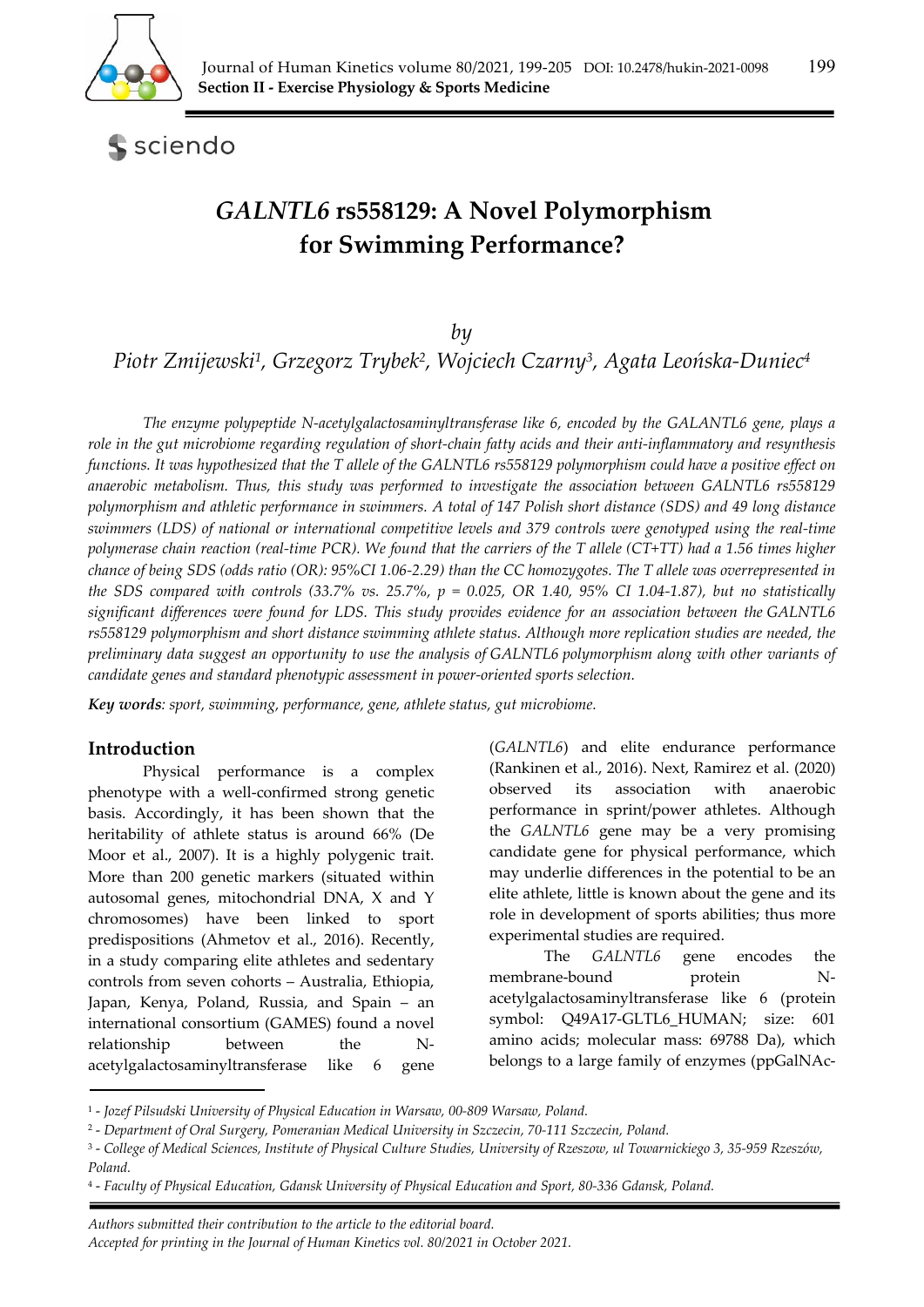Ts; EC 2.4.1.41). It has a significant role in the pathway of protein glycosylation, which is part of polypeptides' post-translational modification. The enzyme catalyses the initial step in mucin-type Oglycosylation in the Golgi apparatus. Its main role is transfer of N-acetylgalactosamine (GalNAc) from UDP-GalNAc to the hydroxyl group of serine or threonine in specific target proteins. The enzyme requires manganese  $(Mn<sup>2+</sup>)$  as a cofactor (Peng et al., 2010). The O-glycosylation activity has a role in the host-microbiota interactions, since the glycans are nutrient sources for commensal bacteria and the site of attachment (Arike et al., 2017). This relationship affects human health and physiology, providing benefits such as immune development modulation, dietary nutrients digestion, inhibition of pathogen colonization, and energy metabolism regulation (Arike et al., 2017; Díaz Ramírez et al., 2020; Flint et al., 2008; McNeil, 1984; Peng et al., 2010).

The *GALNTL6* gene (4q34.1) has 21 exons and is expressed mainly in adult testis, brain, spinal cord, cerebellum, and skeletal muscle tissue (Peng et al., 2010). A human C/T polymorphism (rs558129), located in the last intron of *GALNTL6*, has been positively associated with sport performance (Díaz Ramírez et al., 2020; Rankinen et al., 2016). Firstly, Rankinen et al. (2016) found that the carriers of the C allele had a 1.23 times higher chance of being endurance athletes. Next, Ramírez et al. (2020) reported that the T allele could be favourable for anaerobic performance, implying that sprint/strength athletes may benefit from carrying this allele. Considering that many previous studies have demonstrated that one polymorphism can be associated with both endurance and sprint/power performance such as angiotensin I converting enzyme gene (*ACE*) I/D or alpha-actinin-3 gene (*ACTN3*) R/X polymorphisms (Cięszczyk et al., 2011; Grenda et al., 2014; Jastrzebski et al., 2014; Petr et al., 2022; Youn et al., 2021), it is possible that the C/T variation within *GALNTL6* is one of them.

The main aim of the present study was to compare the genotype distributions and the allele frequencies of the *GALNTL6* C/T polymorphism (rs558129) between elite short- (SDS) and longdistance swimmers (LDS), as well as sedentary controls. In light of the evidence, we hypothesized that: 1) the polymorphism would be associated with elite athletic status, 2) the frequency of the T allele and the TT genotype would be higher among SDS compared with controls, 3) the frequency of the C allele and the CC genotype would be higher among LDS. To our knowledge, this is the first study to investigate the *GALNTL6* gene and elite swimming performance in a Caucasian population. Thus, codominant, dominant, recessive, and overdominant genetic models were assessed to determine differences amongst athlete phenotypes.

# **Methods**

### *Ethics statement*

The Pomeranian Medical University Ethics Committee, Poland, approved the procedures. The experimental protocols were conducted ethically according to the World Medical Association Declaration of Helsinki and Strengthening the Reporting of Genetic Association studies statement (STREGA). All participants were informed of the risks and benefits of the experiment and a written consent form was completed by each participant or their parents if the participant was under 18 years of age. All individual data were anonymous.

### *Participants*

The study group included 197 swimmers  $(20.31 \pm 2.67 \text{ years})$  from Poland, who competed in national and international competitions and achieved a result of more than 600 FINA points. The division of the study group, based on their competitive distance and values of relative contribution of the aerobic or anaerobic energy systems, is presented in Table 1. Detailed characteristics of Polish swimmers were described previously by Zmijewski and Leońska-Duniec (2021).

The control group included  $379$  ( $22.6 \pm 2.8$ ) years) unrelated, sedentary students (Table 1). All participants were Caucasians.

### *Genetic analyses*

Total DNA was isolated from the buccal cells by a GenElute Mammalian Genomic DNA Miniprep Kit (Sigma, Germany) according to the producer's protocol. All samples were genotyped in duplicate. An allelic discrimination assay on a C1000 Touch Thermal Cycler (Bio-Rad, Germany) instrument with TaqMan probes was used. To identify the *GALNTL6* rs558129 alleles, we used TaqMan Pre-Designed SNP Genotyping Assays (Applied Biosystems, USA) (assay ID: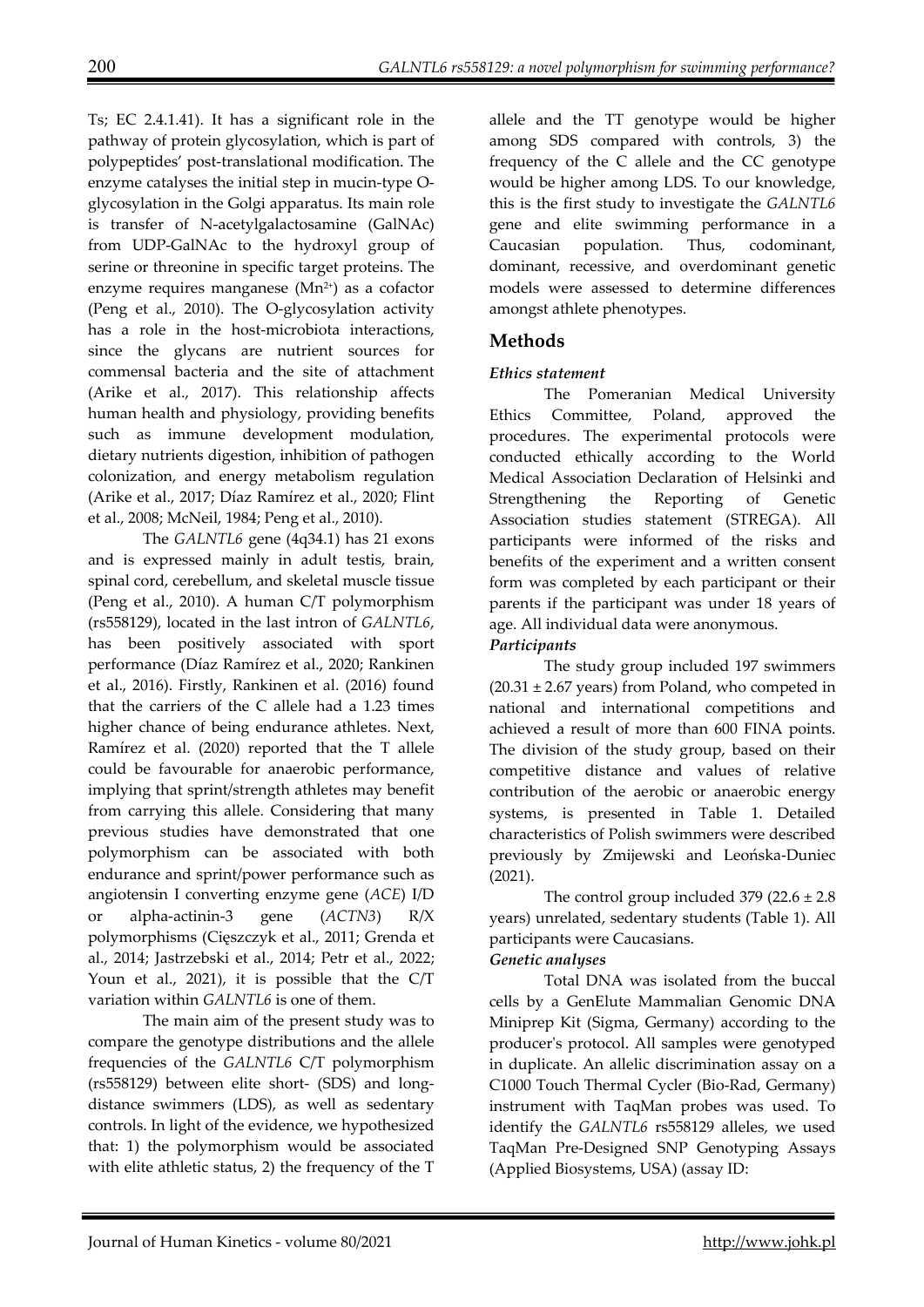C\_\_\_\_968950\_10), containing fluorescently labelled (FAM and VIC) minor groove binder (MGB) probes and two specific primers.

### *Statistical analyses*

Hardy-Weinberg equilibrium expectations were compared with observed counts using the chi-square test with 1 degree of freedom. Allele frequencies were estimated using genotype counts. Genotype and allele distribution between groups were compared using the chisquare test and the analysis of sex differences was conducted. The models of inheritance, i.e., codominant, dominant, recessive and overdominant, were constructed assuming a minor allele as the risk allele. Odds ratios with 95% confidence intervals (95% CI) were used as a measure of the strength of the association. All analyses were performed using STATISTICA

version 13 (TIBCO Software Inc., http://statistica.io).

### **Results**

The *GALNTL6* gene rs558129 polymorphism was in Hardy-Weinberg equilibrium in controls ( $p = 0.422$ ) as well as in the entire cohort ( $p = 0.256$ ). There were no significant differences in genotypic and allelic distribution between male and female athletes, so we decided to pool the sample, as this allowed the statistical power to be increased. We found a significant difference in genotype (under the dominant models) and allele frequencies between SDS and controls (Table 2).

|          | Table 1<br>Size and division of the study and control groups |         |       |       |
|----------|--------------------------------------------------------------|---------|-------|-------|
| Group    |                                                              | Females | Males | Total |
|          | $SDS(50 m - 200 m)$                                          | 67      | 80    | 147   |
| Swimmers | LDS $(2400 \text{ m})$                                       | 25      | 24    | 49    |
|          | $LDS + SDS$                                                  | 93      | 104   | 197   |
| Controls |                                                              | 157     | 222   | 379   |

**Table 2** 

| Genotype | Controls                                                                    | <b>SDS</b>   | <b>OR</b>           | $p+$  |  |
|----------|-----------------------------------------------------------------------------|--------------|---------------------|-------|--|
|          | $(n=379)$                                                                   | $(n=147)$    | $(95\% \text{ CI})$ |       |  |
|          |                                                                             |              | Dominant            |       |  |
| CC.      | 212 (55.9%)                                                                 | 66(44.9%)    | 1                   |       |  |
| CT-TT    |                                                                             | $81(55.1\%)$ | 1.56                | 0.023 |  |
|          | $167(44.1\%)$                                                               |              | $(1.06 - 2.29)$     |       |  |
|          |                                                                             |              | Recessive           |       |  |
| CC-CT    | 351 (92.6%)                                                                 | 129(87.8%)   | 1                   |       |  |
|          | 28                                                                          | $18(12.2\%)$ | 1.75                | 0.080 |  |
| TT       | $(7.4\%)$                                                                   |              | $(0.92 - 3.25)$     |       |  |
|          |                                                                             |              | Overdominant        |       |  |
| CC-TT    | 240 (63.3%)                                                                 | 84(57.1%)    | 1                   |       |  |
|          |                                                                             |              | 1.29                | 0.191 |  |
| CT       | 139 (36.7%)                                                                 | $63(42.9\%)$ | $(0.88 - 1.91)$     |       |  |
| C        | 536 (74.3%)                                                                 | 195 (66.3%)  | 1                   |       |  |
|          |                                                                             |              | 1.40                | 0.025 |  |
| T        | 195 (25.7%)                                                                 | 99(33.7%)    | $(1.04 - 1.87)$     |       |  |
|          | $OR - odds$ ratio (95% $CI - confidence$ intervals), $t - chi$ -square test |              |                     |       |  |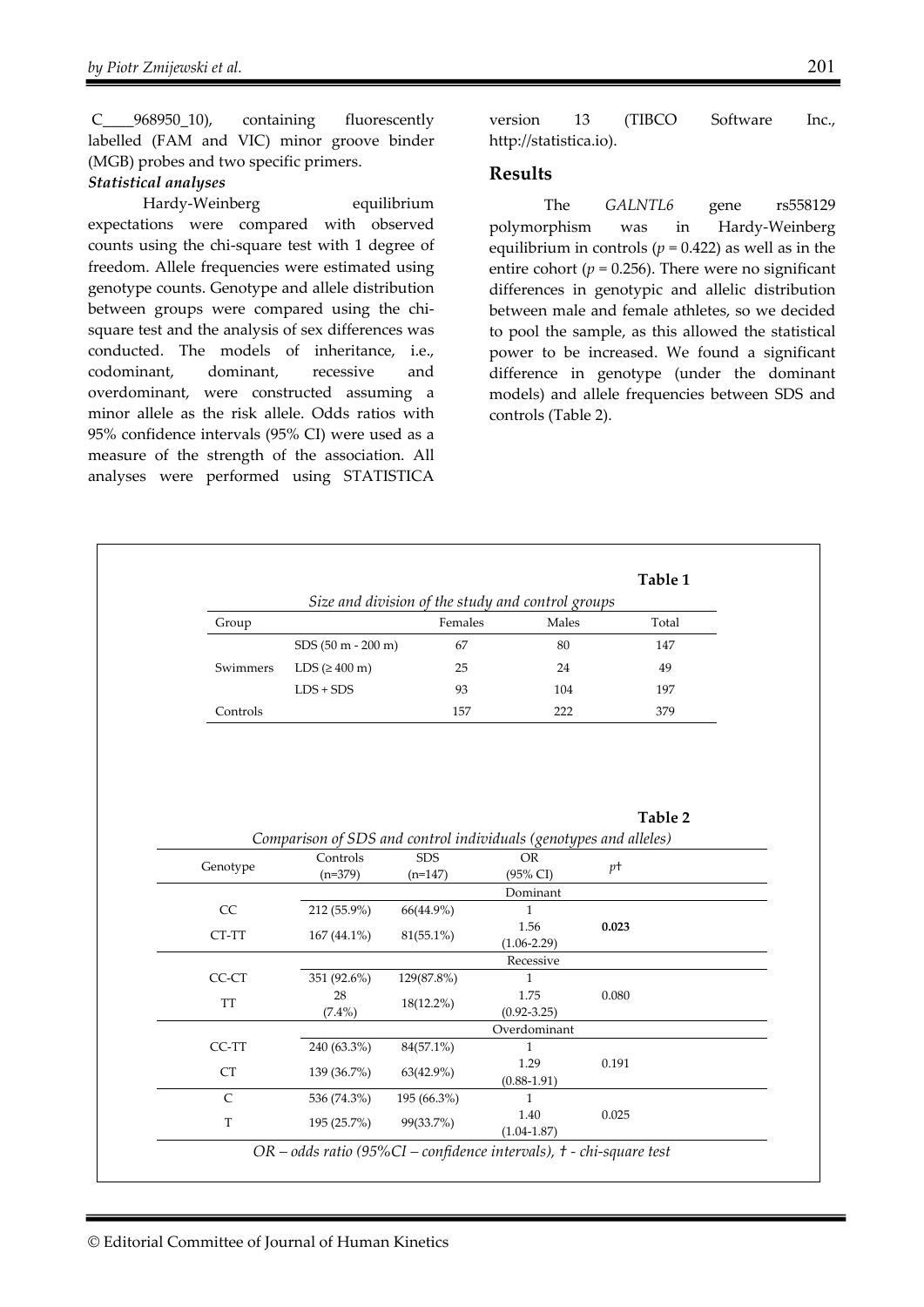|              |                   |              | Comparison of LDS and control individuals (genotypes and alleles) |       |
|--------------|-------------------|--------------|-------------------------------------------------------------------|-------|
| Genotype     | Controls          | <b>LDS</b>   | <b>OR</b>                                                         | pt    |
|              | $(n=379)$         | $(n=49)$     | (95% CI)                                                          |       |
|              |                   |              | <b>DOM</b>                                                        |       |
| CC           | 212<br>55.9%)     | 25 (51.0%)   | 1                                                                 |       |
| CT-TT        | 167               | 24 (49.0%)   | 1.22                                                              | 0.515 |
|              | $(44.1\%)$        |              | $(0.67 - 2.22)$                                                   |       |
|              |                   |              | <b>REC</b>                                                        |       |
| CC-CT        | 351<br>$(92.6\%)$ | 44 (89.8%)   | $\mathbf{1}$                                                      |       |
|              |                   | $5(10.2\%)$  | 1.42                                                              | 0.489 |
| TT           | $28(7.4\%)$       |              | $(0.47 - 3.60)$                                                   |       |
|              |                   |              | <b>OVER</b>                                                       |       |
| CC-TT        | 240               | $30(61.2\%)$ | 1                                                                 |       |
|              | $(63.3\%)$        |              |                                                                   | 0.774 |
| <b>CT</b>    | 139               | 19 (38.8%)   | 1.09                                                              |       |
|              | $(36.7\%)$        |              | $(0.58 - 2.00)$                                                   |       |
| $\mathsf{C}$ | 536               | 69 (70.4%)   | $\mathbf{1}$                                                      |       |
|              | $(74.3\%)$        |              |                                                                   |       |
| T            | 195               | 29 (29.6%)   | 1.16                                                              | 0.542 |
|              | (25.7%)           |              | $(0.73 - 1.84)$                                                   |       |

Specifically, under the dominant model, the carriers of the T allele (CT+TT) had a 1.56 times higher chance of being a swimmer (95%CI 1.06-2.29) than the CC homozygotes. The finding was confirmed in an allelic association, where the T allele was overrepresented in the SDS compared with controls (33.7% vs. 25.7%, *p* = 0.025, OR 1.40, 95% CI 1.04-1.87). In contrast, when LDS were compared against control individuals, no significant differences were observed in genotypic and allelic distribution (Table 3) regardless of the model of inheritance.

# **Discussion**

In the present study, we assessed the genotype distributions and the allele frequencies of the *GALNTL6* C/T polymorphism (rs558129) between Caucasian swimmers divided into two groups based on their competitive distance and values of relative contribution of the anaerobic or aerobic energy systems (SDS and LDS), as well as sedentary controls. The main finding of the study concerned a relationship between the *GALNTL6*  rs558129 polymorphism and short distance swimming athlete status. We confirmed the second hypothesis and observed higher frequency of the T allele among SDS compared with controls. Specifically, the carriers of the T allele (carriers of the CT and TT genotypes) had a 1.56 times higher chance of being elite SDS than the CC homozygotes. Unfortunately, when LDS were compared against sedentary individuals, no significant differences were observed in genotypic and allelic distribution, thus rejecting our third

hypothesis. Additionally, we did not find significant differences in the genotype distributions and the allele frequencies between male and female athletes.

The current status of research shows that the endurance athlete status remains the most studied trait in sports genomics. A literature search revealed at least 100 endurance-related genetic markers. Less is known on genes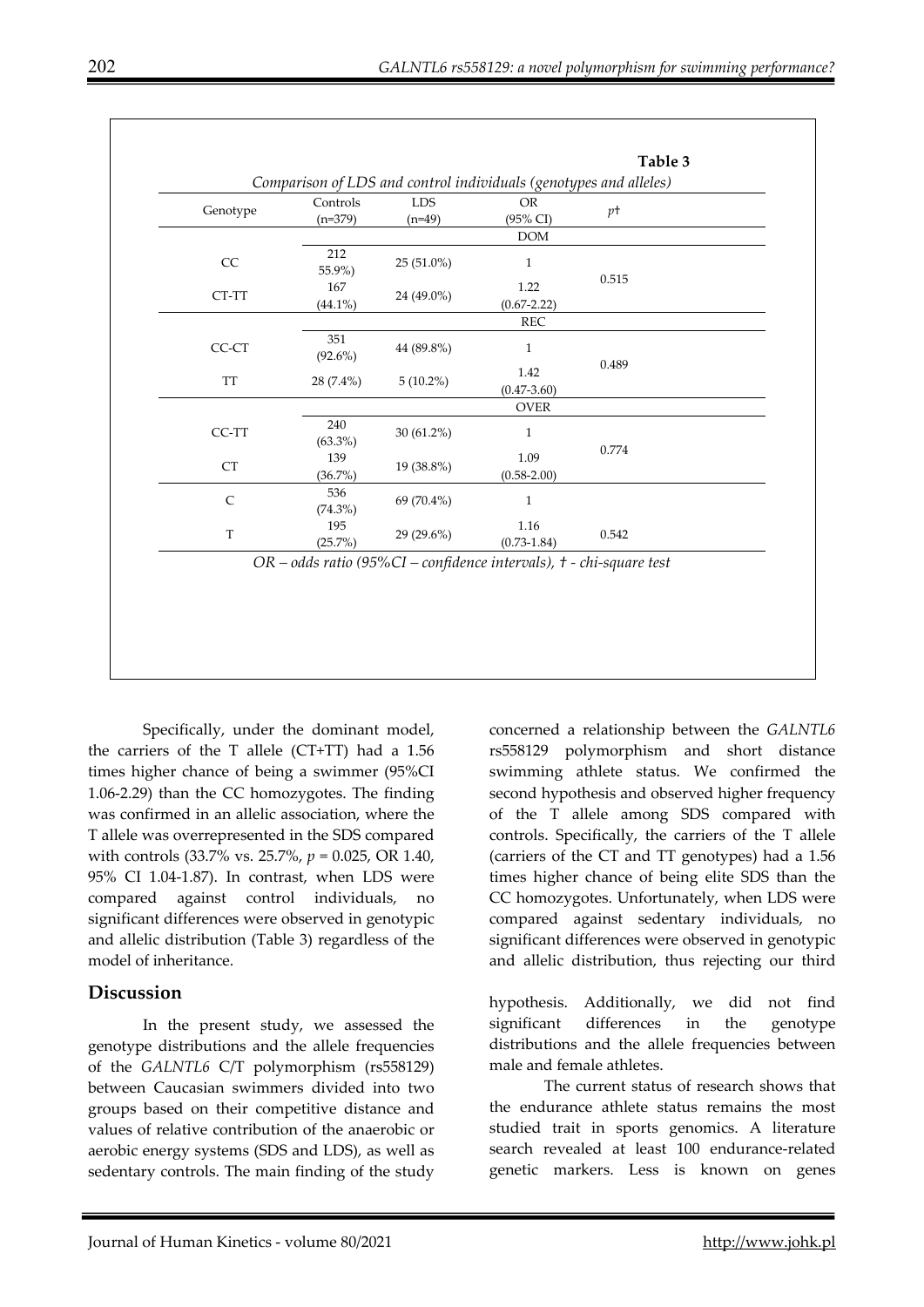responsible for power, sprint and short distance traits. The *GALNTL6* rs558129 polymorphism among others genetic markers has been identified and it has shown positive associations with athlete status in at least two studies (Semenova et al., 2019). However, only this paper reports the results of a study conducted on swimmers.

An international consortium (GAMES) conducted the largest genome-wide association study connected with a meta-analysis in an attempt to establish promising genetic variants of endurance performance. Firstly, genome-wide association studies (GWAS) were performed on two cohorts of elite endurance athletes and controls (GENATHLETE and Japanese endurance runners), from which 45 molecular markers were chosen. Secondly, the authors conducted a metaanalysis of available studies for replication of the obtained results in seven added cohorts of 1520 endurance athletes and 2760 controls from Australia, Ethiopia, Japan, Kenya, Poland, Russia, and Spain. The one novel finding of the study was a statistically significant association between the *GALNTL6* polymorphism rs558129 (*p* = 0.0002) and endurance performance, even after correcting for multiple testing. The C allele (rs558129) was overrepresented in each studied population in elite endurance athletes compared with the control group. Specifically, the carriers of the C allele had a 1.23 times higher chance of being endurance athletes (Rankinen et al., 2016). Inspired by these results, in a study including 85 Caucasian physically active participants from Spain who performed a Wingate anaerobic test (WAnT), as well as 173 power athletes, 169 endurance athletes, and 201 controls from Russia, Ramirez et al. (2020) found the relevance of the T allele to significantly higher power values in a WAnT compared to the CC genotype (5–7% higher absolute and relative mean power and peak power). Additionally, significantly higher frequency of the T allele was observed in Russian power athletes compared with endurance athletes and the control group ( $p < 0.05$ ), suggesting a dominant model of inheritance. However, they did not find differences in the C allele frequency among endurance athletes and controls, as was observed in the study of Rankinen et al. (2016). The results obtained in the present study are in accordance with the findings of Ramirez et al. (2020). We also found that the carriers of the T

allele had a 1.56 times higher chance to achieve outstanding results in short-distance events promoting strength and speed. The higher frequency of the C allele in endurance athletes, observed by Rankinen et al. (2016), was also not confirmed.

To date, a possible biological mechanism underlying the association between the *GALNTL6* polymorphism rs558129 and human physiology, and, consequently, elite athletic performance, is still mostly unknown. It was shown that adaptation to physical activity may be affected by the gut microbiota and factors influencing its composition and activity, since the commensal bacteria play a role in the production, storage, and expenditure of energy as well as in redox reactions, inflammation, and status of hydration (Barton et al., 2018; Mach and Fuster-Botella, 2017). O-glycosylation, which is catalysed by the GALANT6 enzyme, has a key role in regulation of the gut microbiota, since it could facilitate the digestion of glycans by commensal bacteria to short-chain fatty acids (SCFAs). These SCFAs have an influence on metabolic, immunological, and developmental processes, and, consequently, have been associated with enhanced fitness and health (Arike et al., 2017; Barton et al., 2018; Díaz Ramírez et al., 2020; Flint et al., 2008; McNeil, 1984). In a study including elite professional athletes and healthy controls, Barton et al. (2018) found a clear relationship between the physical fitness level and the functional potential of the gut microbiota and its metabolites. Additionally, results obtained by Estaki et al. (2016) revealed that cardiorespiratory fitness was linked to higher microbial diversity in healthy participants. There was also reported to be an association between greater microbial diversity and compositional alterations in the gut and higher maximal oxygen uptake (VO2max), which in professional athletes can be twice as high as in sedentary individuals (Joyner and Coyle, 2008). Kulecka et al. (2020) reported that 20 and 5 taxa differentiated controls from marathon runners and cross-country skiers, respectively, suggesting that excessive training was associated with differences in composition and promotion of greater commensal bacteria diversity. Taxa enriched in professional athletes are known to take part in fermentation of fibre (Kulecka et al., 2020). In light of the evidence that gut microbiota may have a key role in controlling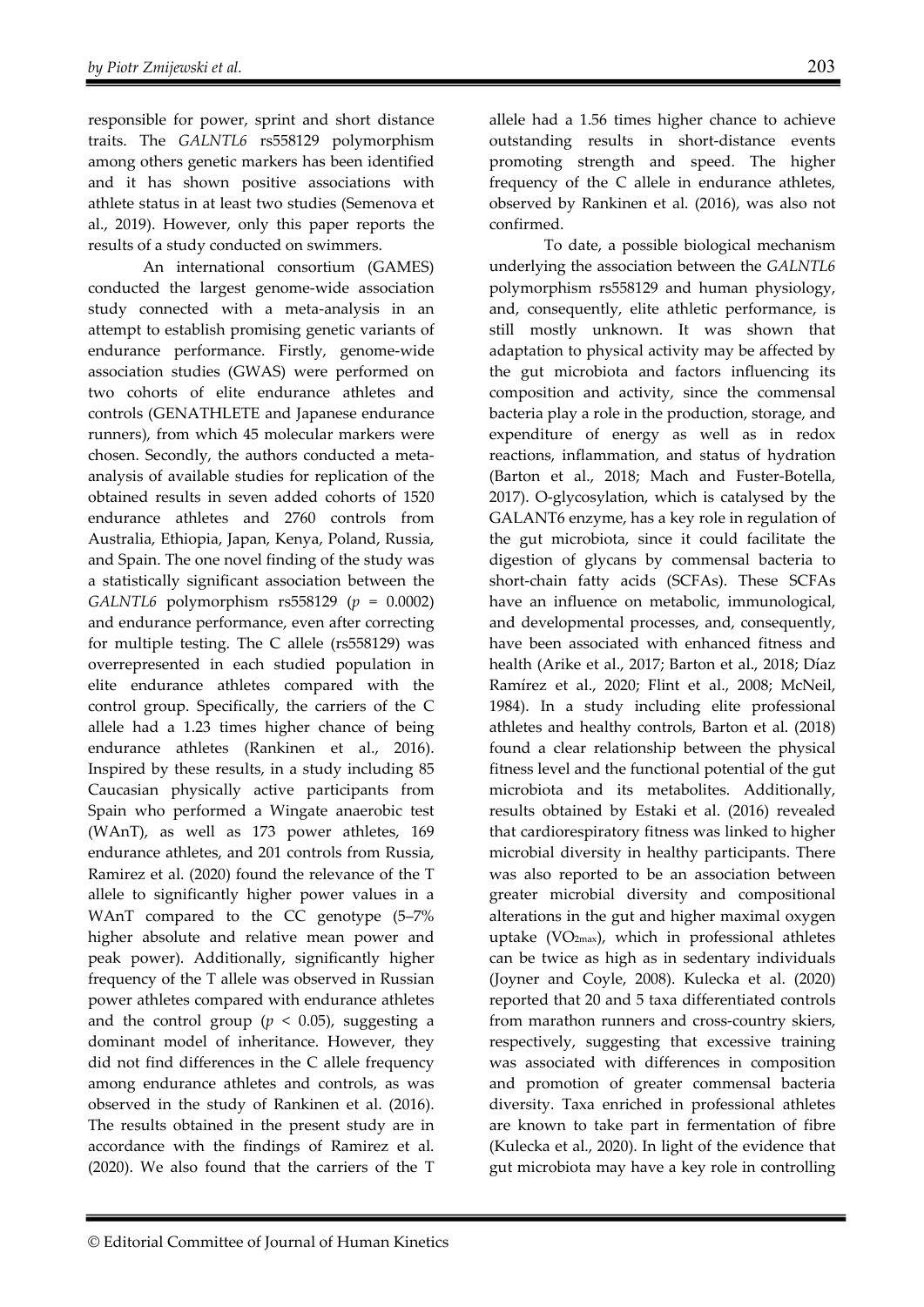oxidative stress, inflammatory responses as well as improving metabolism and energy expenditure during physical activity (Mach and Fuster-Botella, 2017), it was hypothesized that the expression of the *GALNT* family genes can be significant for physical performance and athlete status (Díaz Ramírez et al., 2020). *GALNTL6* gene expression could have an important function in anaerobic performance in some individuals which has benefits for energy utilization, by acidosis homeostasis due to lactate recycling and a role in the intestines regarding regulation of SCFAs and their anti-inflammatory and resynthesis functions. It was also found that *GALNTL6* is highly expressed in brain and testis tissues, but the functional role of the gene is not fully known (Fagerberg et al., 2014). Elucidating the mechanism of the association between the *GALNTL6* rs558129 polymorphism and elite athletic performance status will help understand

the genetic background of performance and therefore can contribute to the improvement of talent identification and development or training methodology.

In summary, this study provides evidence for an association between the *GALNTL6* rs558129 polymorphism and short distance swimming athlete status. We observed higher frequency of the T allele in the SDS group, implying that sprint/strength athletes may benefit from carrying this allele. We assessed that individuals with at least one T allele (carriers of the CT and TT genotypes) had a 1.56 times higher chance to achieve outstanding results in short-distance events promoting strength and speed. Although more replication studies are needed, the preliminary data suggest an opportunity to use the analysis of the *GALNTL6* polymorphism along with other variants of candidate genes and standard phenotypic assessment in poweroriented sports selection.

### **Acknowledgements**

This research was funded by the Polish National Science Center under the grant UMO-2017/27/B/NZ7/00204 and by the Ministry of Science and Higher Education in 2020/2022 as part of the Scientific School of the University of Physical Education in Warsaw - SN No. 5 "Biomedical determinants of physical fitness and sports training in adult population".

### **References**

- Ahmetov, I. I., Egorova, E. S., Gabdrakhmanova, L. J. & Fedotovskaya, O. N. (2016). Genes and Athletic Performance: An Update. In *Medicine and Sport Science* (Vol. 61, pp. 41–54). S. Karger AG. https://doi.org/10.1159/000445240
- Arike, L., Holmén-Larsson, J. & Hansson, G. C. (2017). Intestinal Muc2 mucin O-glycosylation is affected by microbiota and regulated by differential expression of glycosyltranferases. *Glycobiology*, *27*(4), 318–328. https://doi.org/10.1093/glycob/cww134
- Barton, W., Penney, N. C., Cronin, O., Garcia-Perez, I., Molloy, M. G., Holmes, E., Shanahan, F., Cotter, P. D. & O'Sullivan, O. (2018). The microbiome of professional athletes differs from that of more sedentary subjects in composition and particularly at the functional metabolic level. *Gut*, *67*(4), 625–633. https://doi.org/10.1136/gutjnl-2016-313627
- Cięszczyk, P., Eider, J., Ostanek, M., Arczewska, A., Leońska-Duniec, A., Sawczyn, S., Ficek, K. & Krupecki, K. (2011). Association of the ACTN3 R577X Polymorphism in Polish Power-Orientated Athletes. *Journal of Human Kinetics*, *28*(1), 55–61. https://doi.org/10.2478/v10078-011-0022-0
- De Moor, M. H. M., Spector, T. D., Cherkas, L. F., Falchi, M., Hottenga, J. J., Boomsma, D. I. & De Geus, E. J. C. (2007). Genome-wide linkage scan for athlete status in 700 British female DZ twin pairs. *Twin Research and Human Genetics*, *10*(6), 812–820. https://doi.org/10.1375/twin.10.6.812
- Díaz Ramírez, J., Álvarez-Herms, J., Castañeda-Babarro, A., Larruskain, J., Ramírez de la Piscina, X., Borisov, O. V., Semenova, E. A., Kostryukova, E. S., Kulemin, N. A., Andryushchenko, O. N., Larin, A. K., Andryushchenko, L. B., Generozov, E. V., Ahmetov, I. I. & Odriozola, A. (2020). The GALNTL6 Gene rs558129 Polymorphism Is Associated With Power Performance. *Journal of Strength and Conditioning Research*, *34*(11), 3031–3036. https://doi.org/10.1519/JSC.0000000000003814
- Estaki, M., Pither, J., Baumeister, P., Little, J. P., Gill, S. K., Ghosh, S., Ahmadi-Vand, Z., Marsden, K. R. & Gibson, D. L. (2016). Cardiorespiratory fitness as a predictor of intestinal microbial diversity and